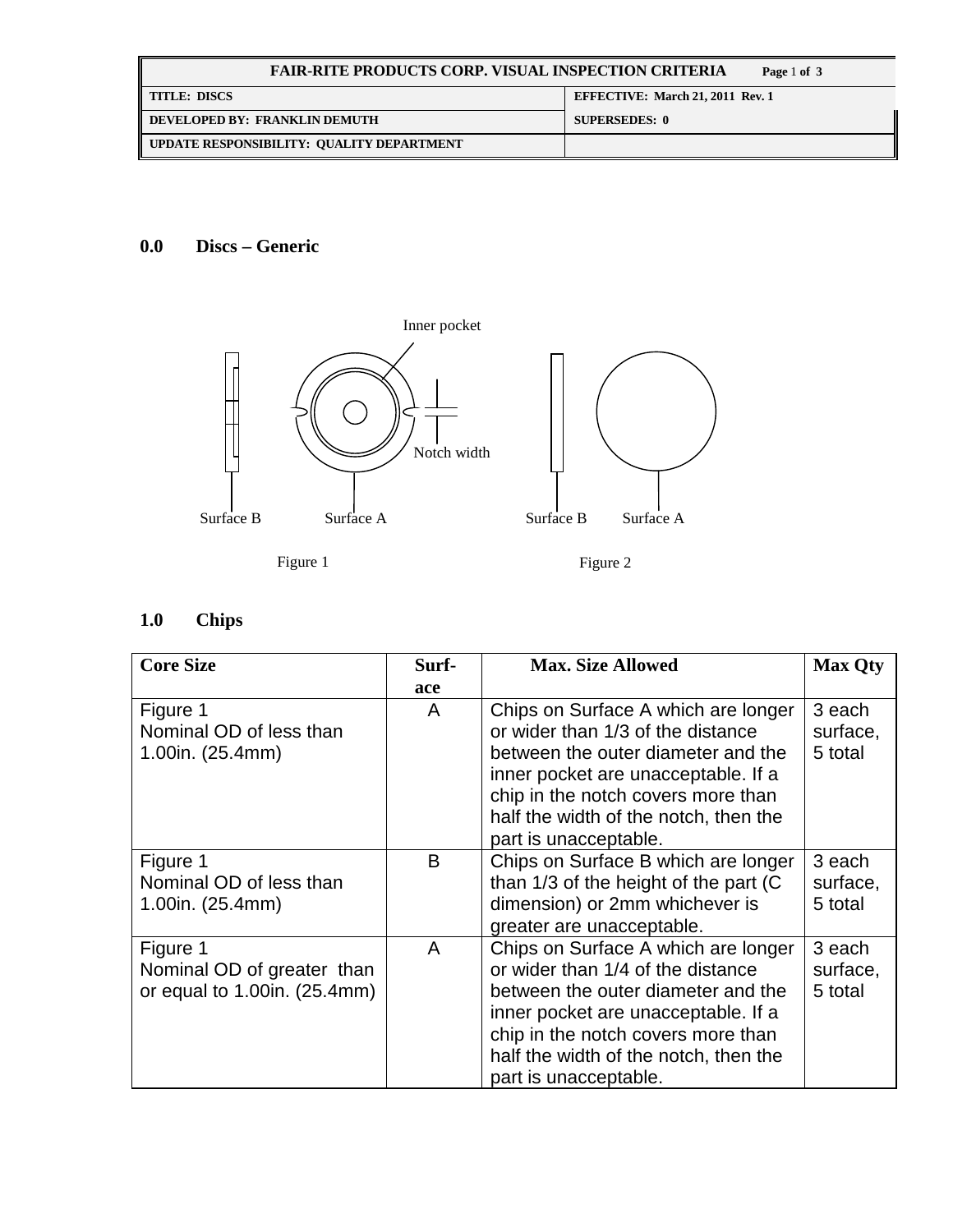| <b>FAIR-RITE PRODUCTS CORP. VISUAL INSPECTION CRITERIA</b><br>Page 2 of 3 |                                  |  |
|---------------------------------------------------------------------------|----------------------------------|--|
| TITLE: DISCS                                                              | EFFECTIVE: March 21, 2011 Rev. 1 |  |
| DEVELOPED BY: FRANKLIN DEMUTH                                             | <b>SUPERSEDES: 0</b>             |  |
| UPDATE RESPONSIBILITY: QUALITY DEPARTMENT                                 |                                  |  |

| <b>Core Size</b>             | Surf- | <b>Max. Size Allowed</b>              | <b>Max Qty</b> |
|------------------------------|-------|---------------------------------------|----------------|
|                              | ace   |                                       |                |
| Figure 1                     | B     | Chips on Surface B which are longer   | 3 each         |
| Nominal OD of greater than   |       | than 1/3 of the height of the part (C | surface,       |
| or equal to 1.00in. (25.4mm) |       | dimension) or 2mm whichever is        | 5 total        |
|                              |       | greater are unacceptable.             |                |
| Figure 2                     | A     | Chips on Surface A which are longer   | 3 each         |
| With and without ID          |       | or wider than 1/10 of outer diameter  | surface,       |
|                              |       | to a max of 7mm are unacceptable      | 5 total        |
| Figure 2                     | B     | Chips on Surface B which are longer   | 3 each         |
| With and without ID          |       | than 1/3 of the height of the part (C | surface,       |
|                              |       | dimension) or 2mm whichever is        | 5 total        |
|                              |       | greater are unacceptable.             |                |

### **2.0 Cracks:**

2.1 Parallel to the circumference with cumulative length equal to 1/3 of the relative core circumference. Radiating cracks less than 1/10 of outer diameter, maximum of 1 allowed. No open cracks allowed.

## **3.0 Ragged Edges:**

3.1 Ragged edges which are a series of small chips usually along an edge having a width less than 1mm (0.039in) allowed around entire edge.

## **4.0 Pits:**

4.1 See chip spec.

#### **5.0 Stains and Discolourations:**

5.1 Stains and discolourations which do not affect the performance of the part are acceptable.

#### **6.0 Pullout:**

6.1 No more than 1/4 of the area of any surface can be affected by pullout and must be less than .005" deep. Ground discs shall have no pullout.